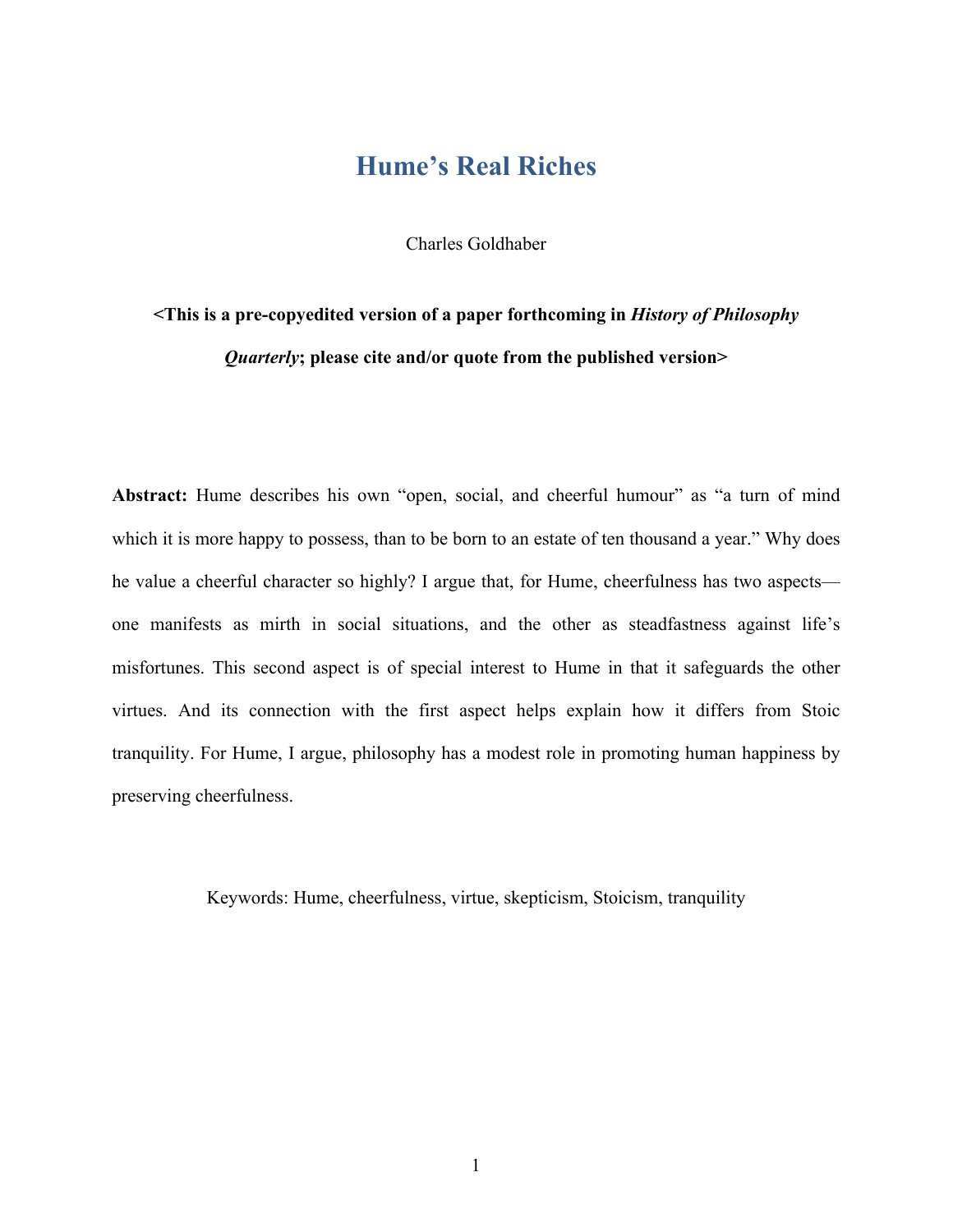### **1. A valuable disposition**

In the posthumously published autobiographical essay "My Own Life," Hume describes his own "open, social, and cheerful humour" as "a turn of mind which it is more happy to possess, than to be born to an estate of ten thousand a year" (MOL 21, 9, Mil xl, xxxvi).<sup>1</sup> The context helps us see why. Hume says that the autobiography is "little more than the History of [his] writings," but the focus is on their successes or, more often, failures in public reception (MOL 1, Mil xxxi). Apart from the *Political Discourses*, which he deems "the only work of [his] that was successful on first publication," Hume's writings are described as receiving either silence or derision upon initial printing (MOL 10, 16, Mil xxxvi, xxxviii). His *Treatise*, for example, "*fell dead-born from the press*," while his cherished second *Enquiry* "came unnoticed and unobserved into the world." Worse yet, the *Natural History of Religion* suffered "a pamphlet against it" full of "illiberal petulance, arrogance, and scurrility" and the first volume of the *History* was assailed by "English, Scotch, and Irish, Whig and Tory, churchman and secretary, free thinker and religionist, patriot and courtier, united in their rage against the man, who had presumed to shed a generous tear for the fate of Charles I. and the Earl of Strafford" (MOL 6, 10, 13, 11, Mil xxxiv, xxxvi, xxxvii, xxxvii). Though by the end of his life, Hume had seen a favorable shift in public reception, the overall impression he paints is of a life "not such as to be the object of envy" (MOL 1, Mil xxi). 2

Why does Hume go into so much detail about his failures? The answer, I think, is not just that he wanted to pass on to posterity an accurate account of his reception, nor that he was enacting a false modesty, nor yet that he was exacting a bitter revenge.<sup>3</sup> It is instead to provide a backdrop to exhibit a feature of his character that he valued more than fame or fortune.4 Many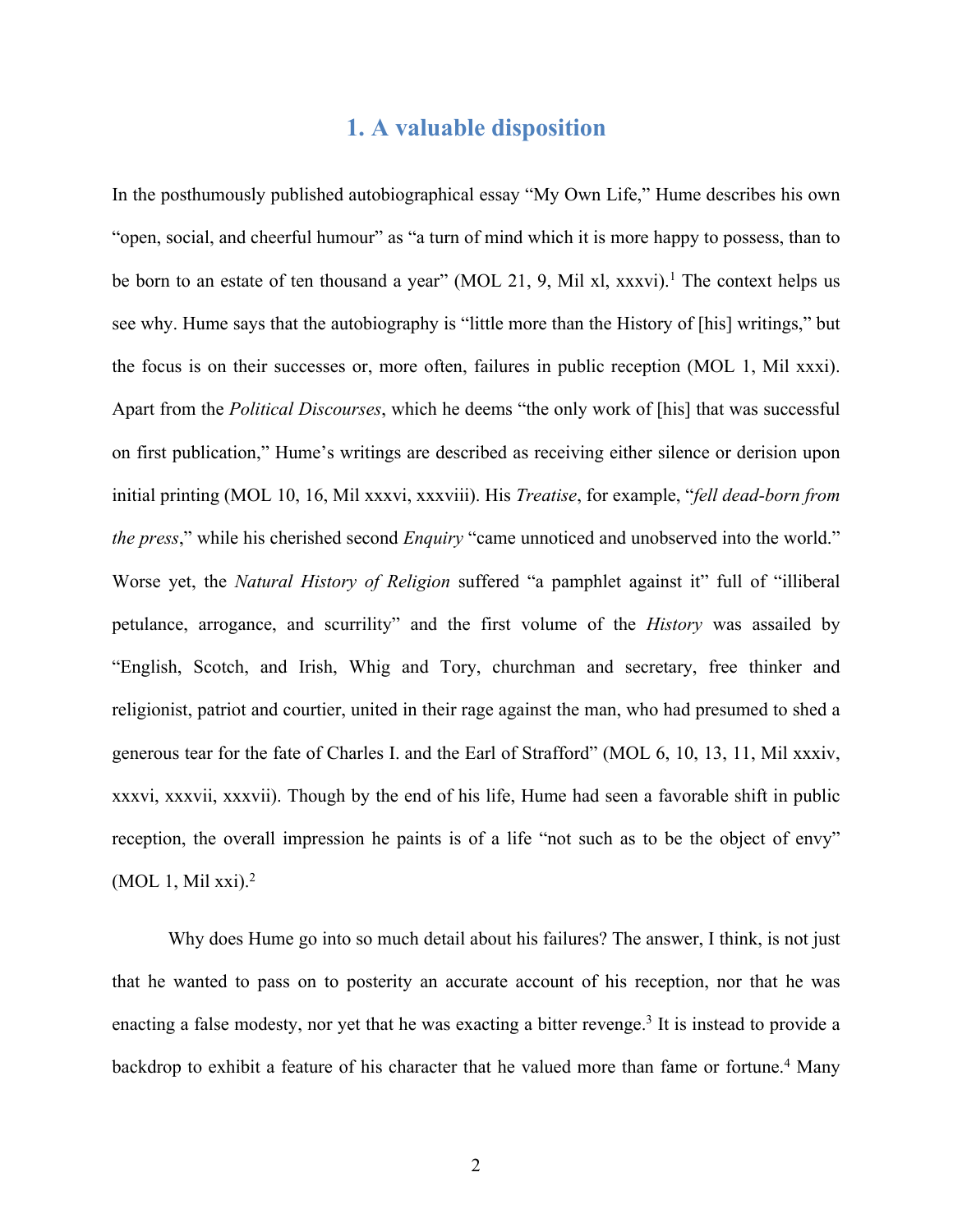commentators have drawn attention to Hume's "love of literary fame" which he here describes as his "ruling passion," but miss that his point in invoking it is to emphasize that even this persistent passion "never soured [his] temper, notwithstanding [his] frequent disappointments" (MOL 21, Mil xl).<sup>5</sup> The reason it did not, apparently, was the very temper itself. Even after the disaster of the *Treatise*'s reception, Hume, "being naturally of a cheerful and sanguine temper,…very soon recovered the blow, and prosecuted with great ardor [his] studies in the country" (MOL 6, Mil xxxiv). Hume was not discouraged, or at least not for long: "Such is the force of natural temper, that these disappointments made little or no impression on me" (MOL 9, Mil xxxv). This very same temper allows Hume to report that, even in mortal illness, he "never suffered a moment's abatement of [his] spirits," but continued to "possess the same ardour as ever in study, and the same gaiety in company" (MOL 20, Mil xl).

In valuing a cheerful temperament so highly, Hume agrees with his imagined Sceptic in his essay "The Sceptic." This essay appears after "The Epicurean," "The Stoic," and "The Platonist" in a quartet of essays in which Hume impersonates characters associated with these four Hellenistic sects and exhibits their different perspectives on human happiness and the proper object of the will. Hume's Sceptic denies that any one pursuit could make all people happy. She instead declares: "To be happy, the passion must be chearful and gay, not gloomy and melancholy. A propensity to hope and joy is real riches: One to fear and sorrow, real poverty" (Sc 22, Mil 167).<sup>6</sup> My goal in this paper is to explain and justify the Sceptic's statement, which I believe Hume endorses. I will explain what Hume's cheerfulness is, and compare it to Stoic tranquility. And I will conclude with some reflections on philosophy's role in promoting a happy life by safeguarding cheerfulness. Ultimately, Hume agrees with his Sceptic's assessment of the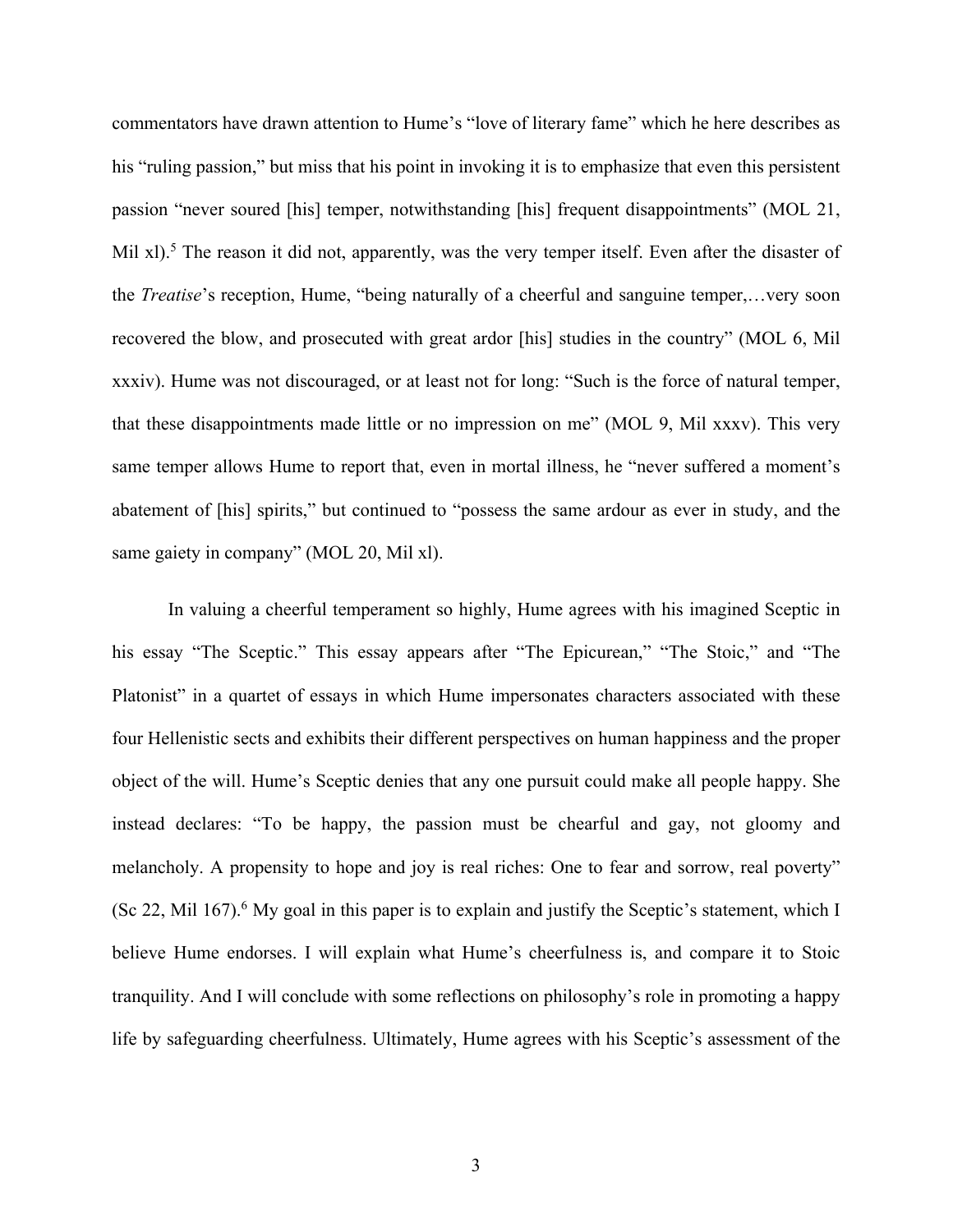importance of cheerfulness for a happy life, but disagrees with the extent of her pessimism about philosophy's contribution.

### **2. Two sides of cheerfulness**

In both the *Treatise* and the second *Enquiry*, Hume briefly discusses cheerfulness's status as a virtue. In both discussions, he tells us that it "begets esteem" or "carries a great merit" because it is immediately agreeable to oneself (T 3.3.4.8, SBN 611; EPM 7.1–2, SBN 250). It earns these praises foremost by bringing joy and other positive emotions to its possessors. Someone of a cheerful temperament tends to feel hope, joy, and love, and is encouraged to take notice of and pursue all sorts of innocent pleasures (Sc 22, Mil 167; DNR 12.29, KS 225–26; cf. T 3.3.4.8, SBN 611). These positive emotions then easily spread to other people, through sympathy. Cheerfulness lends "sprightliness" to the cheerful person's "countenance, discourse, and behaviour," inspires "jovial talk and pleasant entertainment," and so "diffuses a joy over the whole company" of people around her (EPM 7.1, SBN 250; T 3.3.4.8, SBN 611). Even a dejected melancholic "infuses a sensible complacency and serenity" from a cheerful face (T 2.1.11.2, SBN 316-17; cf. EPM App2.4, SBN 297).<sup>7</sup> This aspect of cheerfulness is familiar to us now. We easily imagine children, playful souls, animated teachers, and reliably fun friends, who can change the mood of a room with a game, or smile, or invitation to see things from a hopeful perspective. We highly value such people.

Mirth, playfulness, sociability, and a "relish for pleasure" (EPM 7.3, SBN 251) are distinctive signs of cheerfulness. But for Hume, this is only half the story. We can hear the virtue's true timbre best when it is accompanied by dissonant chords. In the *Enquiry Concerning the Principles of Morals*, an admirer of Cleanthes exclaims to his other admirers: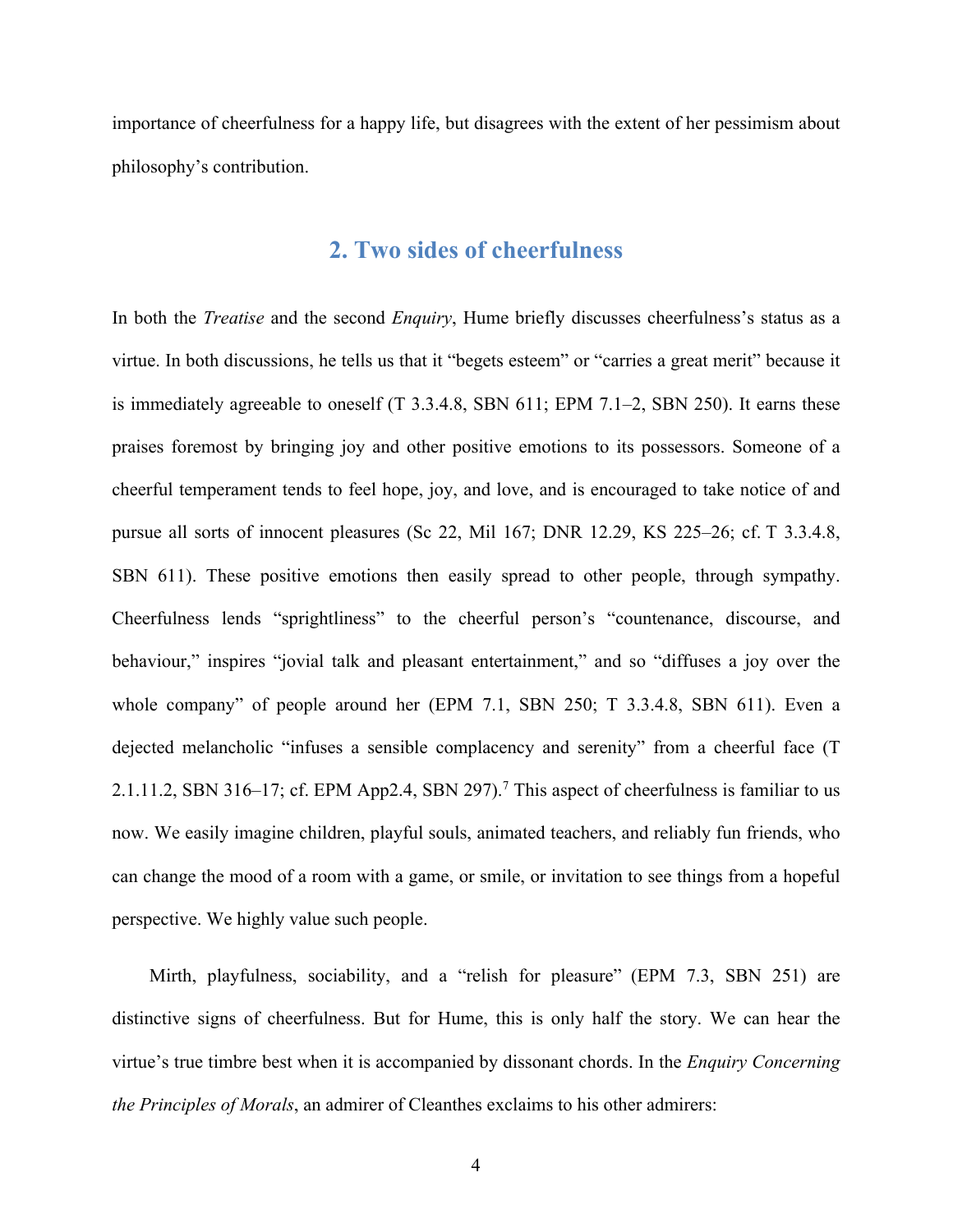You would admire him still more…if you knew him more familiarly. That chearfulness, which you might remark in him, is not a sudden flash struck out by company: It runs through the whole tenor of his life, and preserves a perpetual serenity on his countenance, and tranquillity in his soul. He has met with severe trials, misfortunes as well as dangers; and by his greatness of mind, was still superior to all of them.

#### EPM 9.2, SBN 269–70

The mention of "misfortunes" and other "trials" seems to play two roles. First, it shows that Cleanthes's cheerfulness is more than the superficial joviality of, say, a bottle-friend. It runs throughout Cleanthes's whole being, and affects even his reactions to life's poor weathers. In this regard, cheerfulness does not contrast with seriousness. Second, the virtue's value consists partly in fortification against unhappy accidents. This latter value is often Hume's focus when he speaks of 'chearfulness'—a word he uses relatively infrequently, especially when compared to other virtue terms like 'benevolence,' 'industry,' or 'courage.' In the *History*, for example, the word and its cognates appear primarily when discussing resilience in the face of undue persecution. Queen Anne Boleyn is shown "behav[ing] herself with her usual serenity, and even with chearfulness" at her own beheading by Henry VIII (H 31.42). Mary Queen of Scots, too, bears a "chearful, and even a smiling countenance" despite her persecution (H 42.37). She is unshaken throughout the evening before her execution, during which "care of her servants was the sole remaining affair, which employed her concern." Mary loses no time to despair, but is instead busy exchanging mutual forgiveness with her servants, and inventorying and dispersing her belongings to them. Hume reiterates: "wonted chearfulness did not even desert her on this occasion" (H 42.38–39).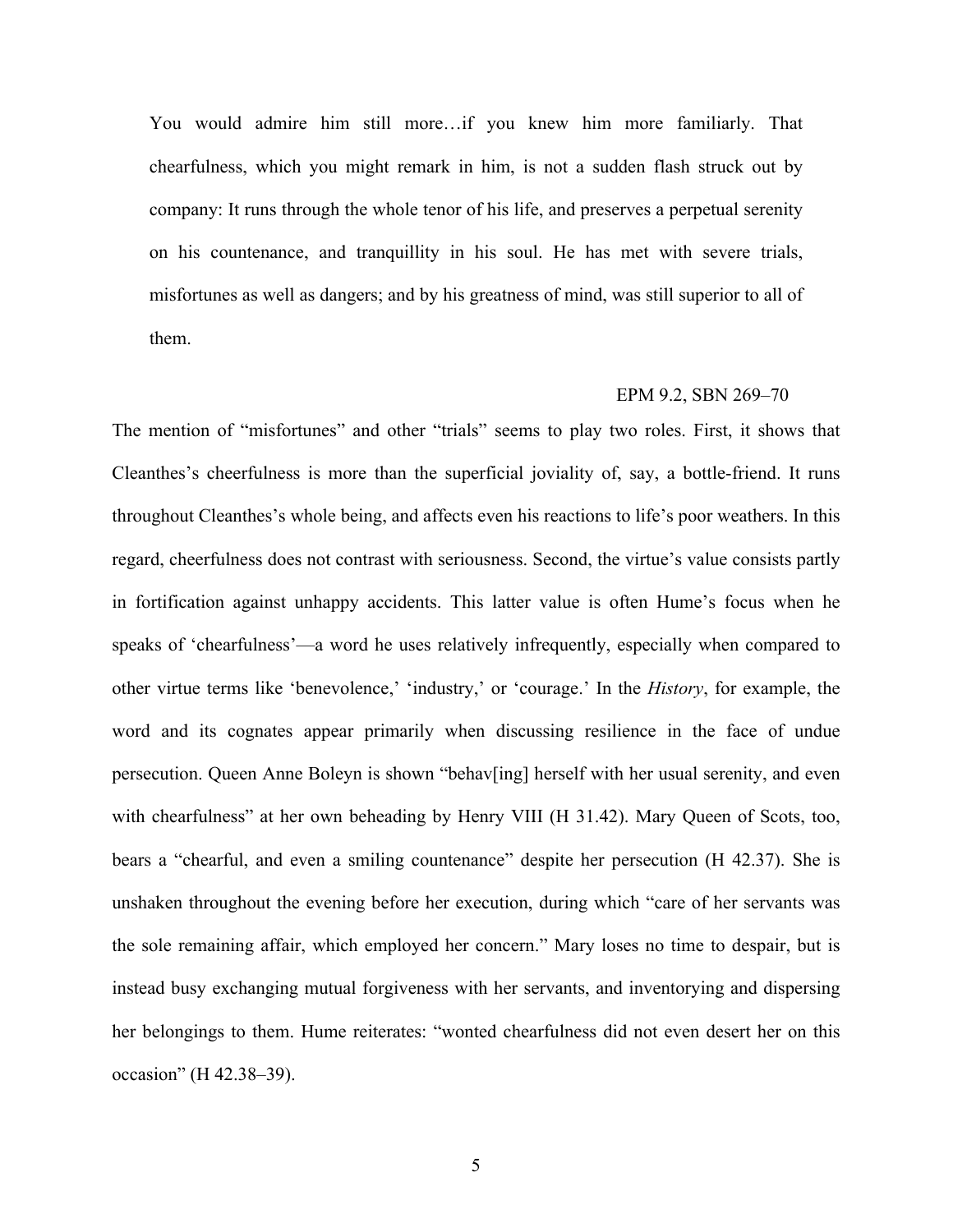It is this side of cheerfulness that Hume emphasizes when, in "My Own Life," he values it at a very high price. In Hume's own case, his cheerfulness allows him to remain industrious even throughout the many unhappy accidents of life. Despite disappointments and illness, he remains committed to study. To this extent, cheerfulness helps his other virtues manifest, or at least prevents them from being destroyed by circumstance. Insofar as cheerfulness allows one to put one's other talents to good use, it bears some resemblance to wisdom in Plato or the perfectly good will in Kant. Cheerfulness thus seems to enjoy a kind of priority above other virtues, which it enables, or at least safeguards. This is one respect in which it makes sense to call it "real riches."

### **3. Transfigured Stoicism**

To some degree, these figures—Cleanthes, Anne, Mary, and even Hume himself—look a bit like Stoic sages. They are all mostly undisturbed by misfortune, especially that which results from the turbulent, foolish bustle of human concern. It is not hard to imagine them dwelling, as Hume's Stoic in his essay "The Stoic" puts it, within

[t]he temple of wisdom[,]…seated on a rock, above the rage of the fighting elements, and inaccessible to all the malice of man. The rolling thunder breaks below; and those more terrible instruments of human fury reach not to so sublime a height. The sage, while he breathes that serene air, looks down with pleasure, mixed with compassion, on the errors of mistaken mortals, who blindly seek for the true path of life, and pursue riches, nobility, honour, or power, for genuine felicity.

Sto 12, Mil 150–518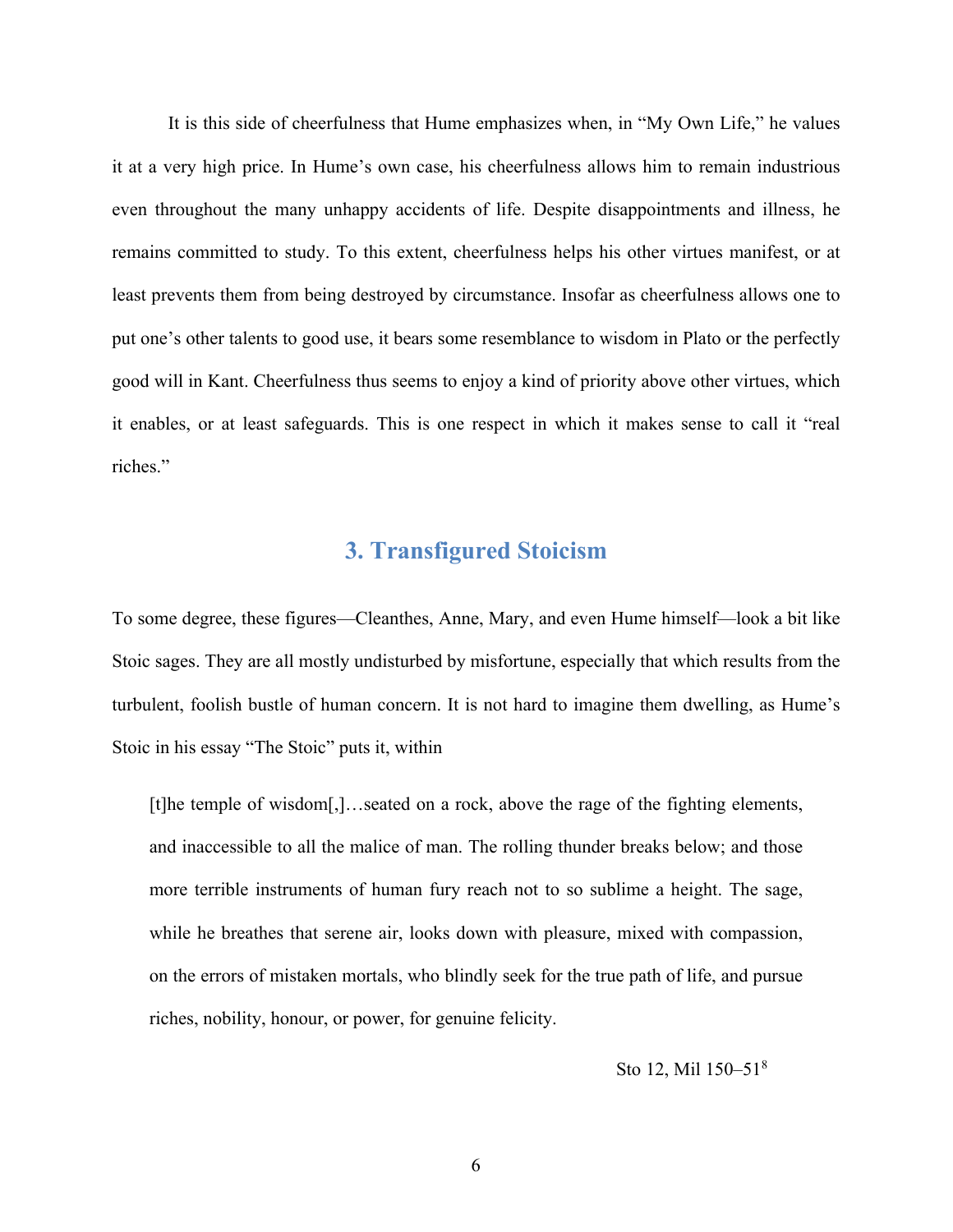The Stoic sage here appears deeply withdrawn. She finds no role for external goods, like fame or riches—nor for pursuit of them—in her life, since these things are perishable and in some measure beyond control. "Happiness cannot possibly exist, where there is no security," she says, "and security can have no place, where fortune has any dominion" (Sto 11, Mil 150). She finds security only in an internally controllable good: the activity of self-perfection through philosophical reflection. As "The Epicurean" of the previous essay puts it (in mocking disbelief), the Stoic sage "make[s herself] happy within [herself],…feasting on [her] own thoughts, of being satisfied with the consciousness of well-doing" (Ep 6, Mil 140; cf. RP 41, Mil 134). Finding such nourishment, she remains tranquil even in stormy weather, which cannot wash away internal reflections.

Hume's association of cheerfulness with tranquility and serenity suggests such a comparison with the Stoic. But his consistent criticism of the Stoic quest for self-perfection challenges it. First, the ideal of "undisturbed philosophical TRANQUILLITY, superior to pain, sorrow, anxiety, and each assault of adverse fortune" is beyond reach, "far too magnificent for human nature" (EPM 7.16, SBN 256). Accordingly, attempts to achieve this state are likely to founder. In an early letter, Hume complains, evidently from personal experience, that Stoic "Reflections against Death, & Poverty, & Shame, & Pain, & all the other Calamities of Life… in Solitude…serve to little other Purpose, than to waste the Spirits" (HL 1.14). Elsewhere, Hume laughs at the "ineffectual[ity]" of Stoic fortification for a person "lying under the racking pains of the gout" (EHU 8.34, SBN 101).

Worse than ineffectual, Stoic reflection is apt to produce vice rather than virtue. "The endeavour to confine our pleasures altogether within our own minds," Hume says, "may, at last, render our philosophy like that of EPICTETUS, and other *Stoics*, only a more refined system of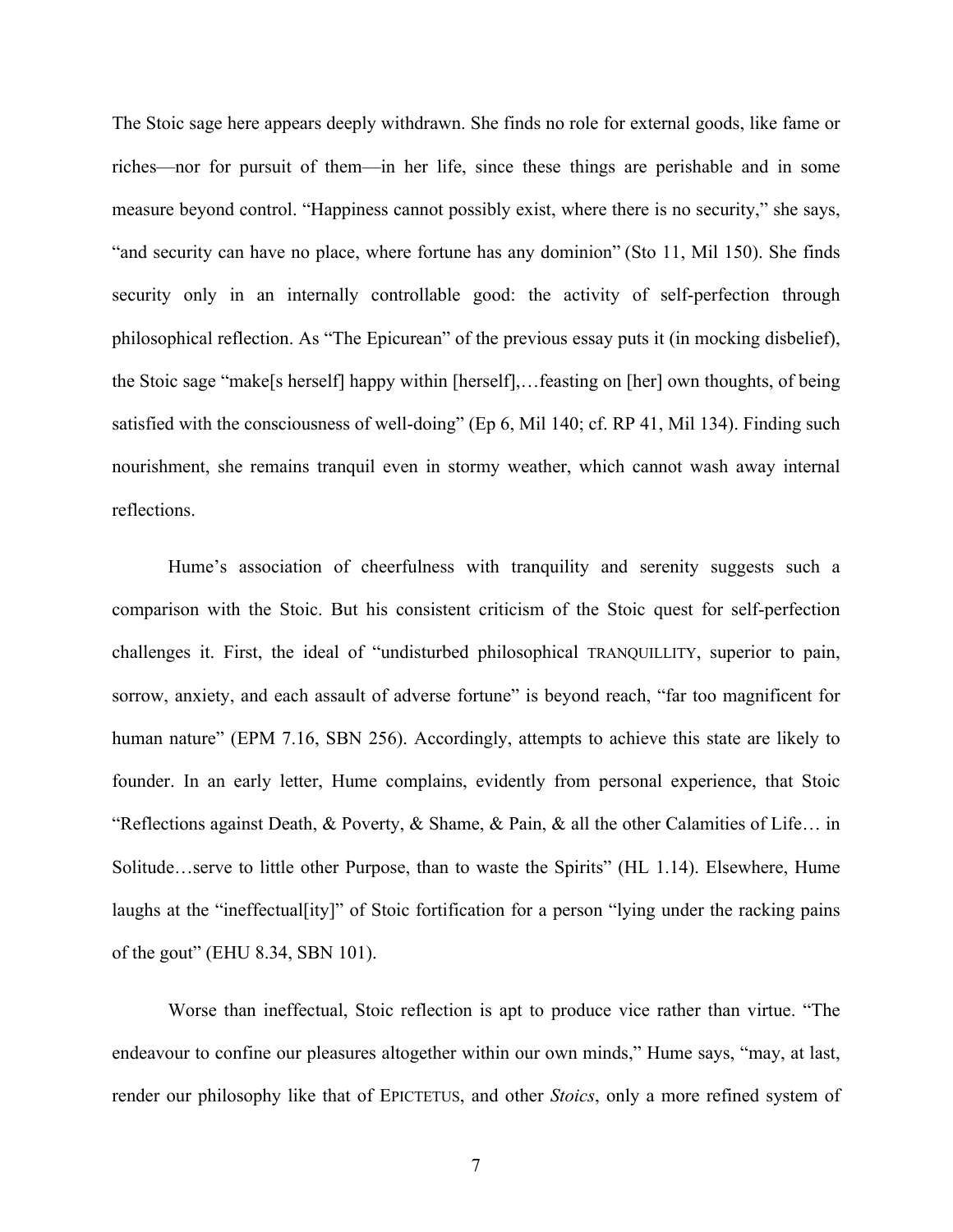selfishness, and reason ourselves out of all virtue, as well as social enjoyment" (EHU 5.1, SBN 40). Stoicism's focus on the self, Hume suggests, risks removing one from social life and communal concern. Hume's Sceptic warns that "incessant study and meditation" do not just remove vicious passions but also "spread an universal insensibility over the mind." Hume agrees. He claims that the purge of affection from the outside, since it removes natural sympathy, produces reprehensible—even inhuman—results. "*Epictetus*," Hume explains in "Of Moral Prejudice," advises us to "counterfeit a Sympathy with" a "Friend in Affliction…if it give him Relief; but [to] take Care not to allow any Compassion to sink into your Heart, or disturb that Tranquillity, which is the Perfection of Wisdom" (MP 3, Mil 540). But, for Hume, our friends' misfortunes *should* touch us. We should, through natural sympathy, feel some share of their grief. Epictetus's recommended apathy and dishonesty, on the other hand, should strike us as bizarre and uncaring.

If cheerfulness is to avoid Hume's criticisms of Stoic tranquility, we need some way to understand how the two differ. We can find some help in Hume's talk of "real riches." Hume uses the phrase only once more in his corpus, in the essay "Of Commerce." There, Hume says that the happiness and defense of a state are largely "united with regard to trade and manufacture" (Co 12, Mil 262). Commerce promotes happiness, by incentivizing people to produce food in excess of subsistence needs in order to afford luxuries. They become more hardworking and productive. This personal industry, being useful and agreeable, directly promotes the population's virtue and happiness, while also allowing people to afford more luxuries to take pleasure in (cf. RA 3, Mil 270). Commerce also promotes defense by producing "superfluous labor"—for example, in the form of "a public granary of corn, a storehouse of cloth, [or] a magazine of arms" (Co 12, 13, Mil 262). This stored labor is ready in waiting for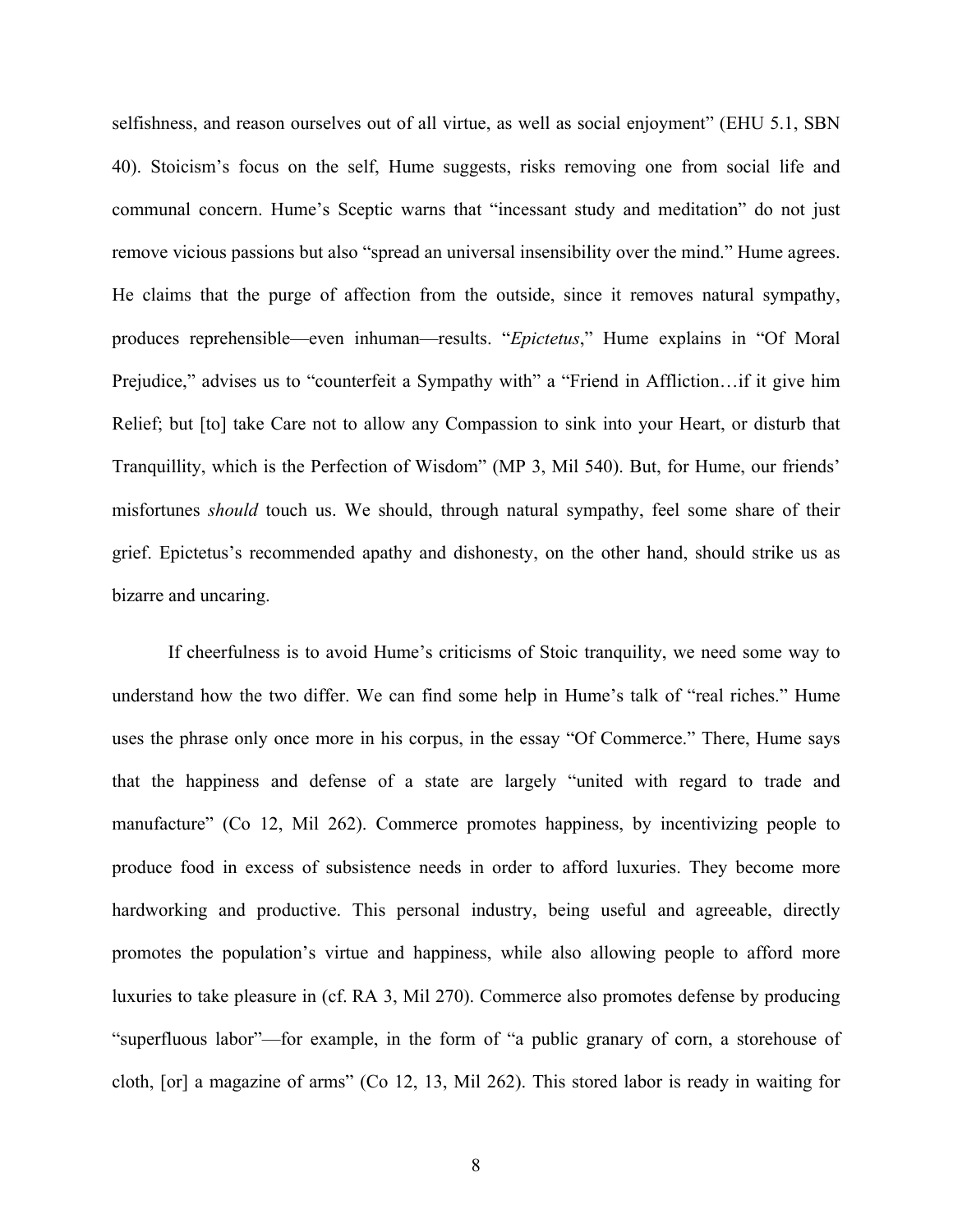protection against unhappy accidents. It is here that Hume calls "trade and industry," conceived as "a stock of labour," "real riches." They are real riches because they, "in times of peace and tranquility, [are] employed for the ease and satisfaction of individuals; but in the exigencies of state may, in part, be turned to public advantage" (Co 13, Mil 262).

The analogy with commerce helps bring out how cheerfulness differs from Stoic tranquility. Like a commercial population, and unlike the Stoic, a cheerful person expects pleasures in all sorts of external goods, and is motivated to pursue them industriously. Her happiness comes largely through her pursuit of those goods. Like commerce, cheerfulness also fortifies us against misfortune, but again in an importantly different way than Stoic tranquility does. Just as a well-prepared nation may suffer losses in a surprise attack, yet soon be ready to launch a counteroffensive, a cheerful person may feel the sharpness of a disappointment, yet, like Hume, bounce back quickly without despairing of success in her endeavors. Neither are, like the Stoic sage, unaffected. And in some cases, the harsh passions suffered will be a sign of the state's or person's humanity, as when a population mourns a national tragedy or a cheerful person sheds a tear for a friend who has lost a loved one. Moreover, both the commercial nation and the cheerful person's responses require a shift in resources or a new kind of engagement. Communal stock-houses and individual wealth can, through legislation or taxation, be transferred to the war effort. And individual hope can be spent exploring new avenues, as Hume did when shifting literary styles between his *Treatise* and *Essays*. Though these shifts can be quick, they will not generally be instant. Nor will the resources be endless. Like a stock of labor, a cheerful disposition can be exhausted by long sieges of misfortune. Cheerfulness is thus a less heroic, but also less mythical and more human, analogue to Stoic tranquility. It is engagement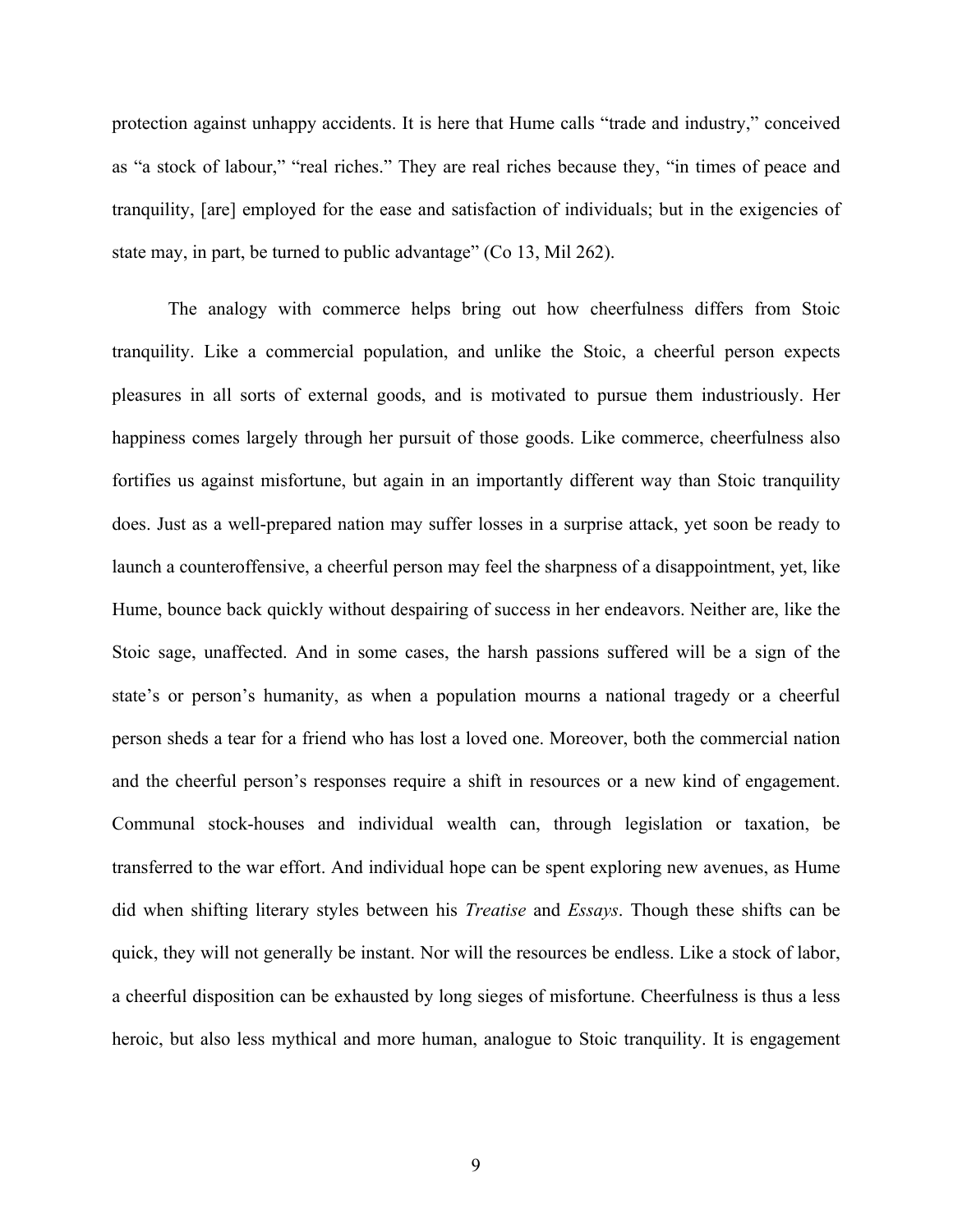rather than withdrawal, strength of mind rather than *apathē*, resilience rather than immunity, and alacrity rather than immutability.<sup>9</sup>

### **4. The role of philosophy in living well**

I have argued that Hume agrees with his Sceptic's remark that cheerfulness is "real riches," and that Hume can coherently praise this character trait's defense against misfortune while criticizing Stoic fortitude. That may seem to suggest that Hume must also agree with his Sceptic's further point in drawing attention to cheerfulness's high value. Her point is, at least in part, to reject her interlocutors' recommendation of a particular kind of life, or aim in life, as most conducive to happiness. The Epicurean, Stoic, and Platonist are, according to her, all "led astray, not only by the narrowness of their understandings, but by that also of their passions" (Sc 2, Mil 160). For the Sceptic, no one aim will suit everyone. Moreover, happiness turns out to depend not so much on one's aims, but instead on the feelings one is disposed to have. She thinks this because she finds that such dispositions determine which pursuit, if any, pleases, and which pursuit pains. So in calling cheerfulness "real riches," she emphasizes that philosophy is unable to point out any object which will be valuable to all. "All the difference…between one man and another, with regard to life," she concludes, "consists either in the *passion*, or in the *enjoyment*: And these differences are sufficient to produce the wide extremes of happiness and misery" (Sc 19, Mil 167).

Moreover, the Sceptic finds that which propensities of feeling one happens to have is not much under one's control and is as much a matter of fortune as whether one is born into wealth or loses everything to war and disease. This encourages a further pessimism about philosophy's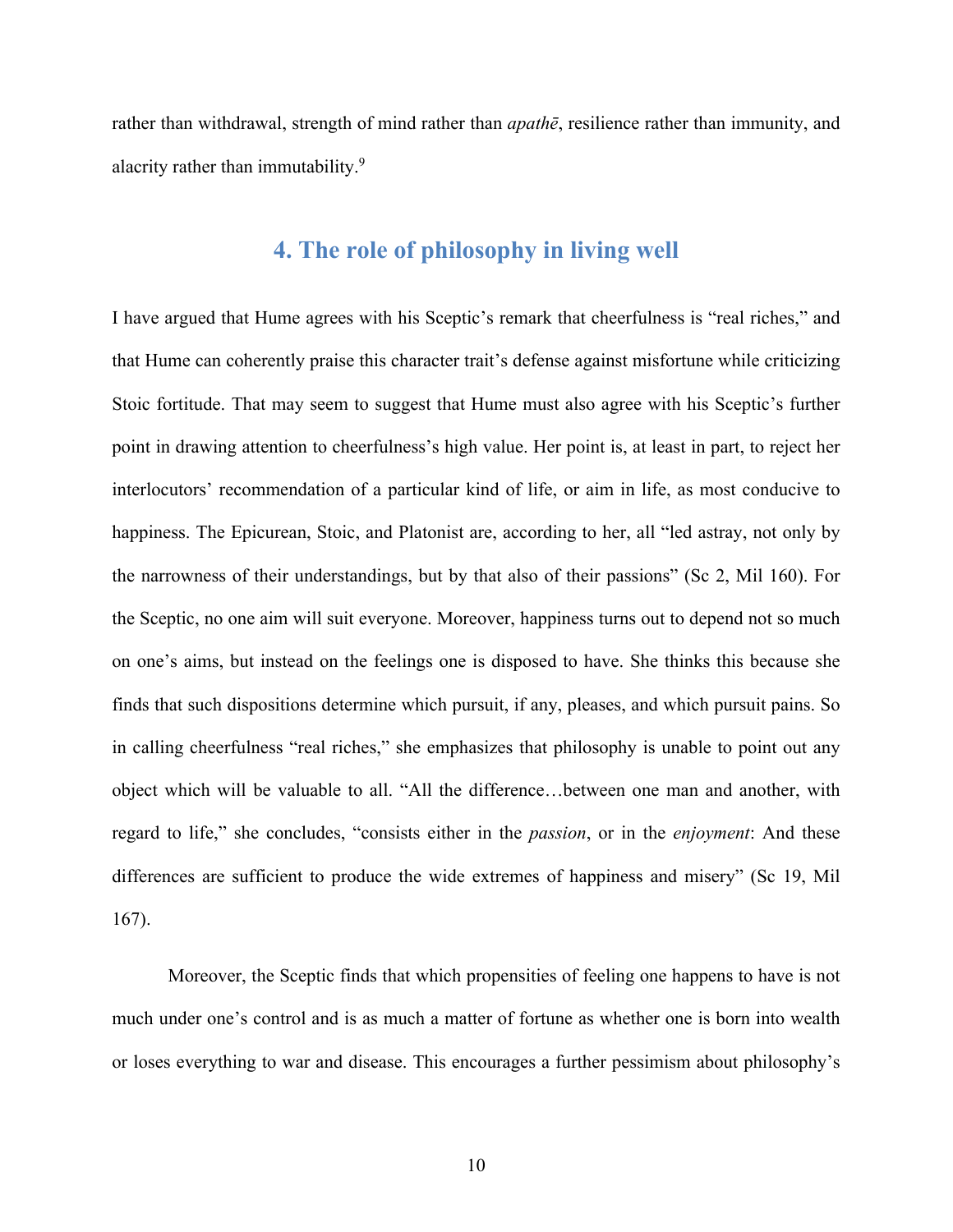role in helping us live well, expressed in the Sceptic's denial that it is "always in a man's power, by the utmost art and industry, to correct his temper" (Sc 28, Mil 169).

Does Hume share this pessimism? Many have thought so. According to Robert Fogelin, the Sceptic is really Hume himself "under the thinnest possible disguise" (1985: 119). Again, for M.A. Stewart, "the author's persona comes through…transparently" (1991: 278) . James Harris writes: "In the four essays on happiness Hume presents in dramatized form the bankruptcy of the ancient conception of moral philosophy as a means of curing the soul"  $(2007: 229).$ <sup>10</sup>

I think this is incorrect.11 Hume's valuation of cheerfulness may very well be put to a different end than the Sceptic's. Moreover, Hume's most forceful remarks against the utility of philosophy for living well are couched within his critique of Stoicism. But, in the virtue of cheerfulness, he evidently wanted to salvage some grain of truth from Stoic thought, and humanize it. We might wonder then whether he might also rescue philosophical reflection. If he does, he may disagree with his Sceptic's claim that philosophy's "authority is very weak and limited" (Sc 28, Mil 169).

The Sceptic says:

If we can depend upon any principle, which we learn from philosophy, this, I think, may be considered as certain and undoubted, that there is nothing, in itself, valuable or despicable, desirable or hateful, beautiful or deformed; but that these attributes arise from the particular constitution and fabric of human sentiment and affection… What affects the feeling of one with delight, produces uneasiness in another.

Sc 8, Mil 162

11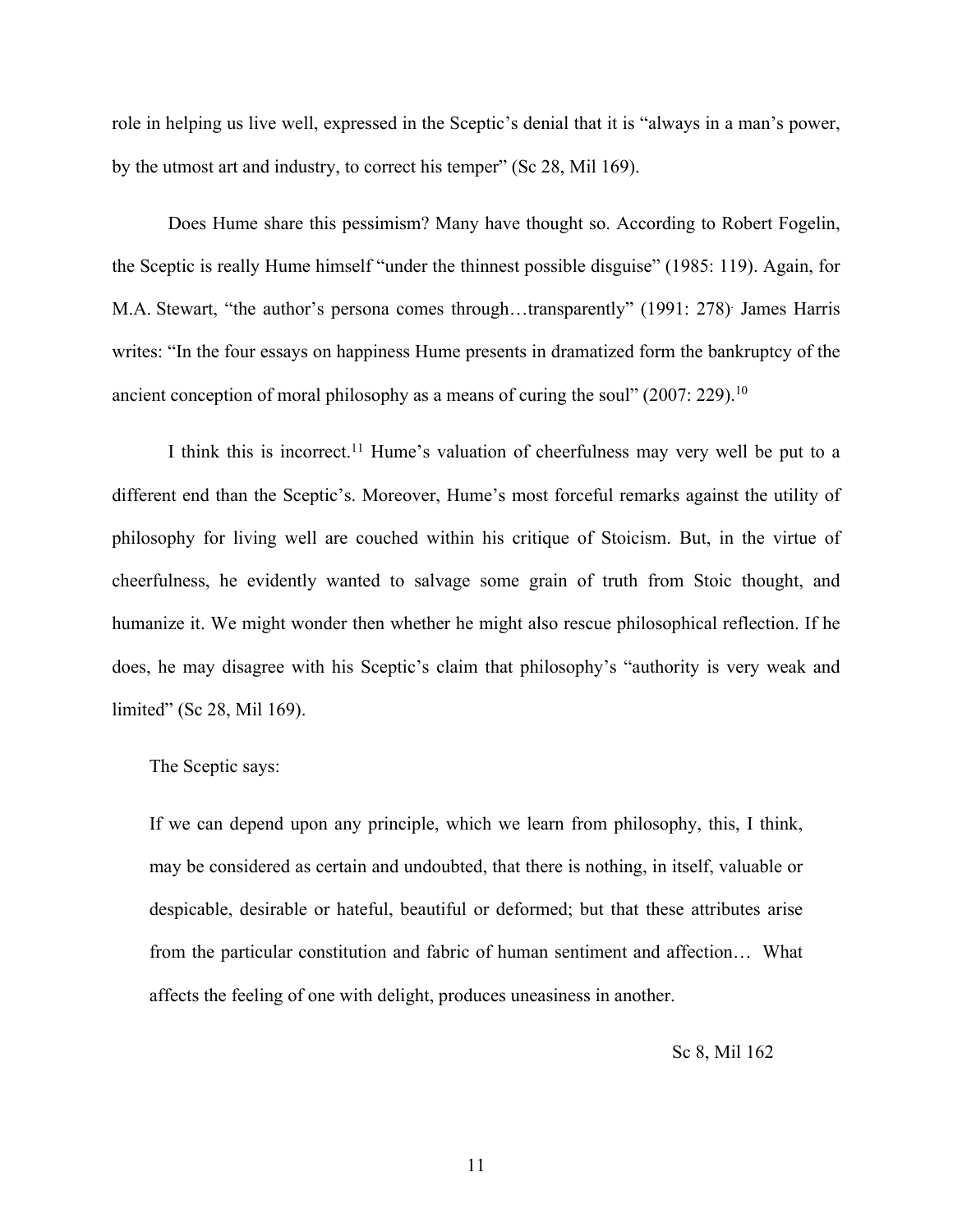The Sceptic then exploits these findings in two related arguments against the utility of philosophy. In the first, she considers a whole host of philosophical maxims, of which most have a Stoical lineage. Maxim by maxim, the Sceptic explains how each could be taken in such a way that it destroys, rather than promotes, happiness or virtue. She then concludes that philosophy cannot be medicine for the mind. But this rests on a misunderstanding about the nature of medicine. The fact that philosophical maxims may harm, or, at any rate, not heal, people of certain temperaments does not show that they cannot heal people of other temperaments. Medicine must be tailored to the patient's particular constitution. No medicine helps everyone. The Sceptic's second argument offers a rejoinder to this objection. She admits that philosophical reflections can be salutary to certain temperaments, but asserts that only the already virtuous will be moved by them, whereas the vicious are left cold or made worse. But then philosophy can only heal the already healthy, and so has no positive effect. This reasoning has several flaws. The first rests on another misunderstanding of medicine. The Sceptic overlooks that medicine can be of use to the already healthy by maintaining rather than restoring health, as does a regimen of diet and exercise. But a second, at least as important flaw is the Sceptic's dichotomous thinking. Hume himself emphasizes in "Of Immortality of the Soul" that "the greatest part of mankind floats between vice and virtue" (IS 23, Mil 594); many in this middle ground may yet be able, to a degree, to improve themselves through philosophical reflection.<sup>12</sup> Hume perhaps underscores this point in a footnote to the essay in which he clarifies that the Sceptic "carries the matter too far" in ignoring a whole host of philosophical maxims "whose truth is undeniable, and whose natural tendency is to tranquillize and soften all the passions" (Sc 51n6.1, Mil 177).

Here we can start to better understand Hume's position on the value of philosophy, of skepticism, and of his four essays on happiness for producing happiness itself. Hume thinks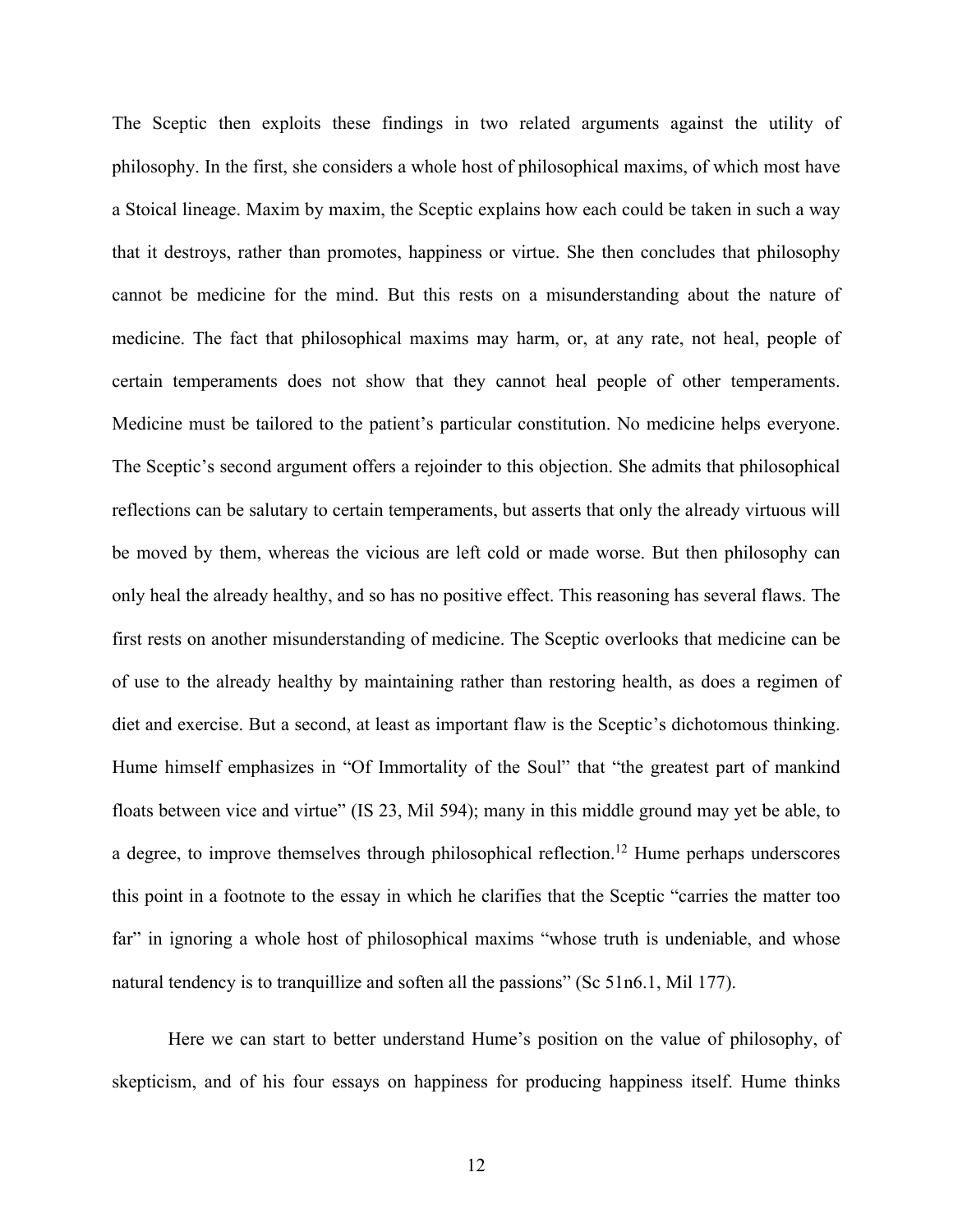some philosophy can instill virtuous passions by "painting" virtue "in the most amiable colours; borrowing all helps from poetry and eloquence, and treating their subject in an easy and obvious manner, and such as is best fitted to please the imagination, and engage the affections" (EHU 1.1, SBN 5).13 But just how—indeed even whether—Hume's four essays on happiness are supposed to do that is not cut and dry. They may very well "regulate our sentiments" by "plac[ing] opposite characters in proper contrast" (EHU 1.1, SBN 6). But if they do, they do not do so simply by making virtue's beauty stand out in contrast to vice's repulsiveness. All the characters can in turn seem both appealing and misguided, and, excepting a few points of agreement, give incompatible advice.<sup>14</sup> It may be that Hume hoped his readers would consider the topic unfinished, and find room to develop their own conclusions, perhaps by reconciling, as much as possible, strands within each essay.<sup>15</sup>

But these essays may work on the passions in yet another way, by producing a sense of perplexity or inability to choose and, relatedly, a sense of philosophy's own limits. This kind of humiliation, which Hume takes to be the lesson of skeptical philosophy, can, he tells us, "abate [the] pride" of those "inclined, from their natural temper, to haughtiness and obstinacy" (EHU) 12.24, SBN 162). And, in the moral realm, it may help philosophers develop an awareness of "not only…the narrowness of their understandings, but…also of their passions" and "predominant inclination[s], to which [their] other desires and affections submit" (Sc 2, Mil 160). If each of Hume's four philosophical characters appears to tell part of the truth, experience of all four may broaden a reader's passions and temper her predominant inclinations. This could, I think, promote that reader's understanding of, and readiness to sympathize with, others whose priorities in life might have otherwise seemed too lax, or too meticulous, or misguided in other ways. In tempering our arrogance, philosophy protects our cheerfulness from calcifying into the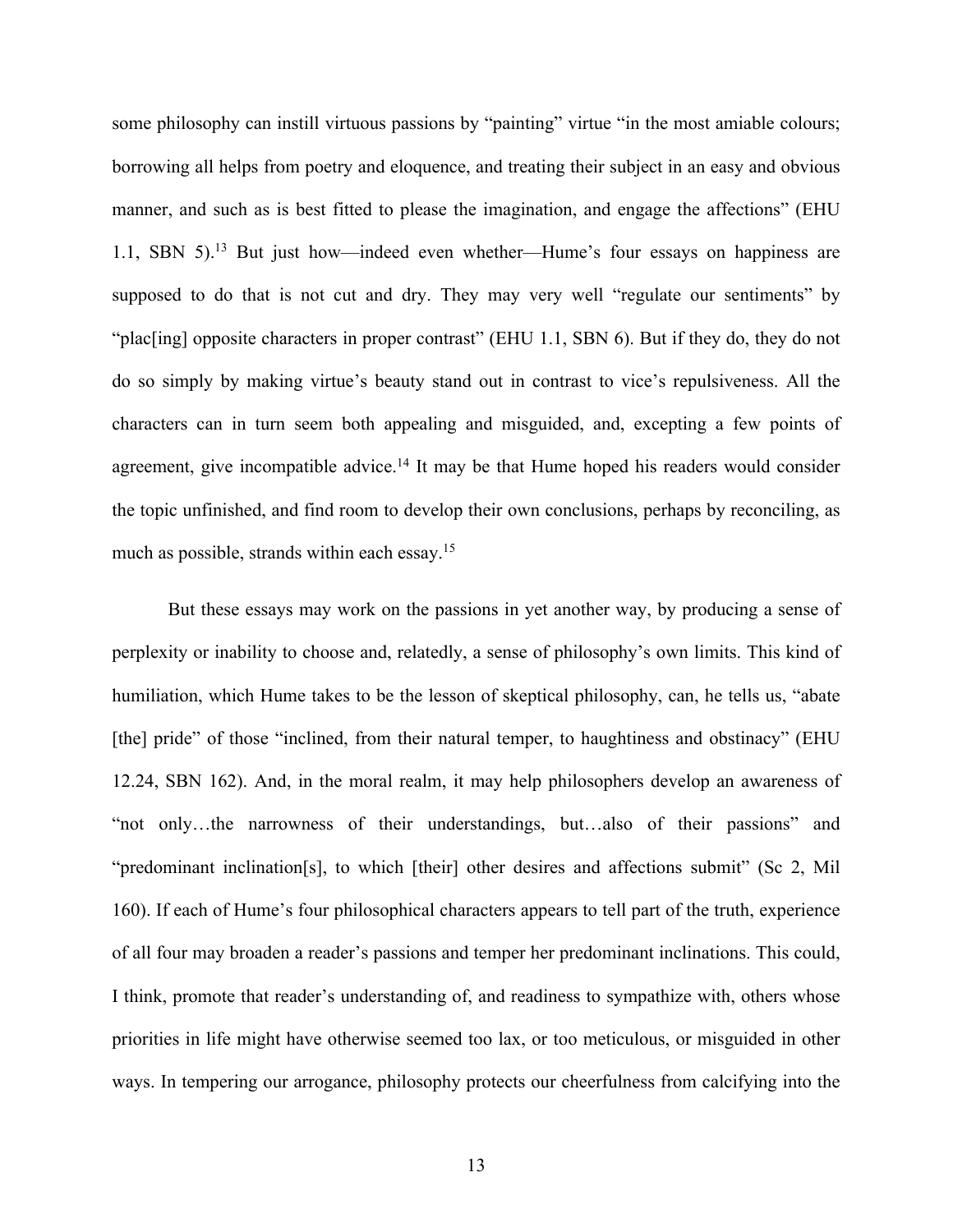vice of immodesty. Philosophy thus helps us live happy lives, both by maintaining the "real riches" of our cheerfulness, and by promoting cohesion in the diverse, liberal society which Hume thought the modern era made possible. Skepticism about philosophy's practicality is then itself one way philosophy can be practical, and help us live well.<sup>16</sup>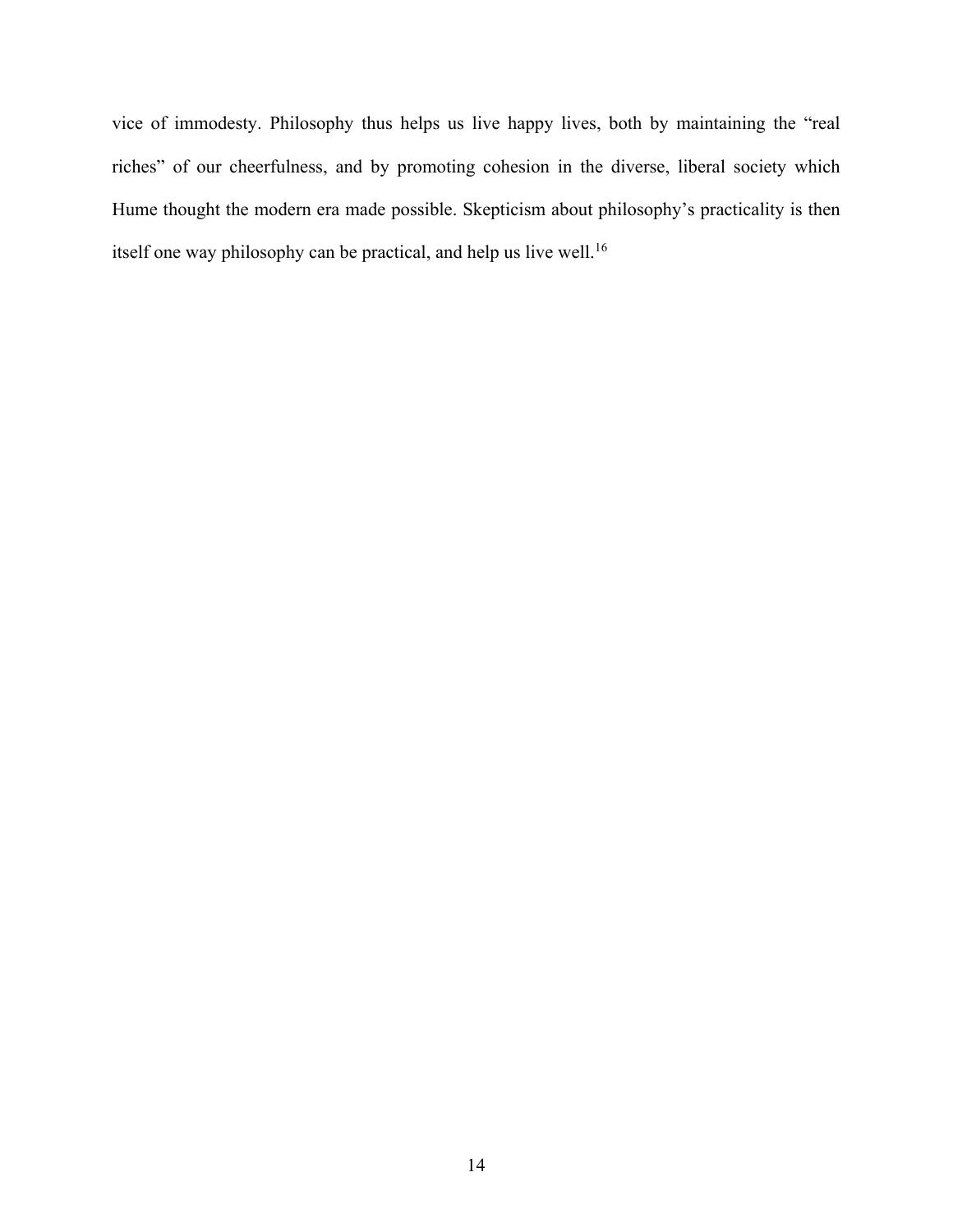### **References**

Abramson, Kate. 2006. "Happy to Unite, or Not?" *Philosophy Compass* 1 (3): 290–302.

- ———. 2007. "Hume's Distinction Between Philosophical Anatomy and Painting." *Philosophy Compass* 2 (5): 680–98.
- Black, Scott. 2010. "Thinking in Time in Hume's Essays." *Hume Studies* 36 (1): 3–23.
- Fogelin, Robert. 1985. *Hume's Skepticism in the Treatise of Human Nature*. London: Routledge & Kegan Paul.

Goldhaber, Charles. 2021. "The Humors in Hume's Skepticism." *Ergo.* 7 (30): 789–824.

Greig, J.Y.T. 1932/2011. *The Letters of David Hume*. Oxford: Oxford University Press.

- Hanley, Ryan. 2019. "Magnanimity and Modernity: Greatness of Soul and Greatness of Mind in the Enlightenment." In *The Measure of Greatness: Philosophers on Magnanimity*, Ed. Sophia Vasalou, 176–96. Oxford: Oxford University Press.
- Harris, James. 2007. "Hume's Four Essays on Happiness and Their Place in the Move from Morals to Politics." *Rivista di Storia della Filosofia* 3 (62): 223–35.

———. 2015. *Hume: An Intellectual Biography*. Cambridge: Cambridge University Press.

- Heydt, Colin. 2007. "Relations of Literary Form and Philosophical Purpose in Hume's Four Essays on Happiness." *Hume Studies* 33 (1): 3–19.
- Hume, David. 1739/2007. *A Treatise of Human Nature*. Ed. David Fate Norton and Mary Norton. Oxford: Clarendon Press.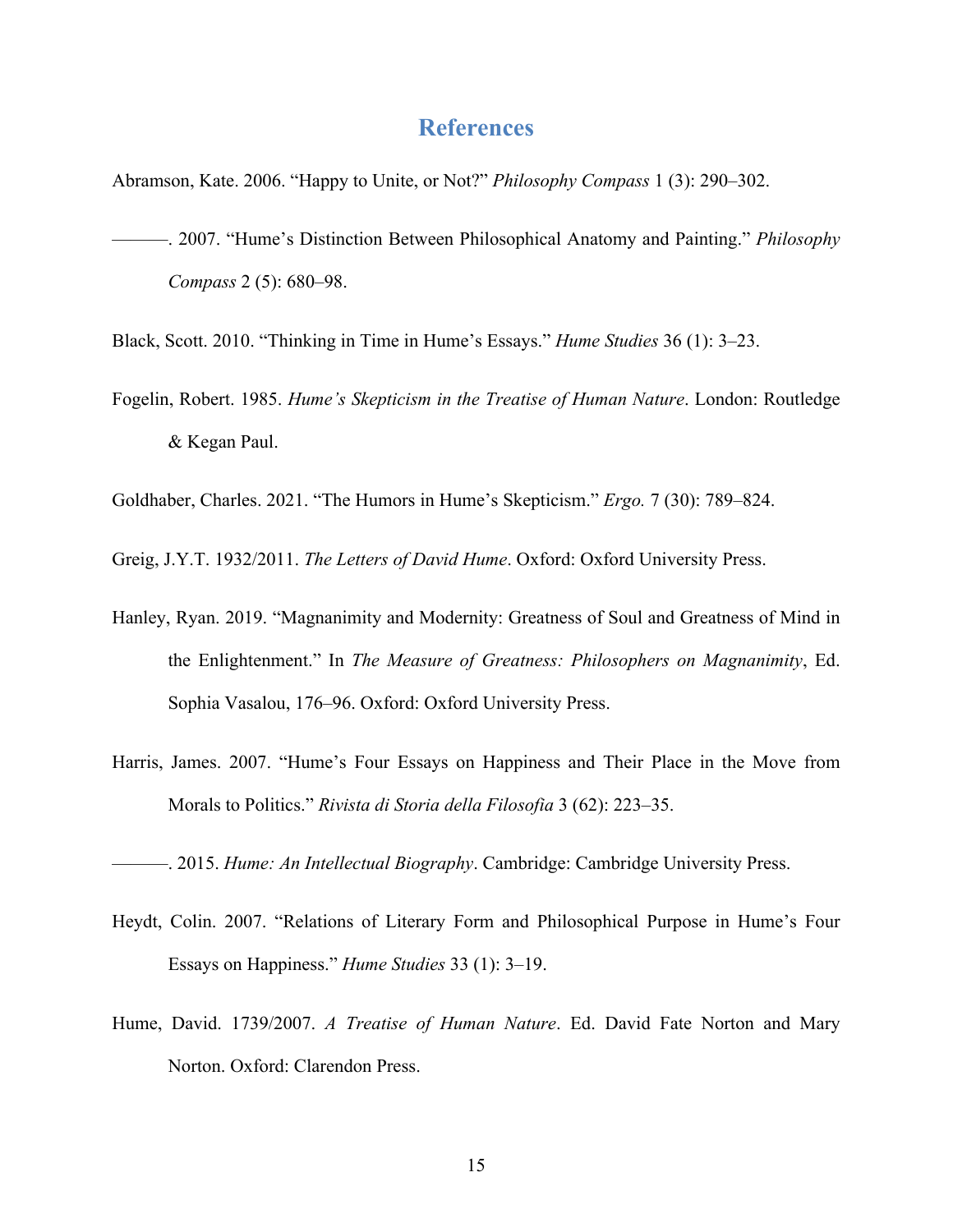- ———. 1749/2000. *An Enquiry Concerning Human Understanding*. Ed. Tom Beauchamp. Oxford: Clarendon Press.
- ———. 1751/1998. *An Enquiry Concerning the Principles of Morals*. Ed. Tom Beauchamp. Oxford: Clarendon Press.
- ———. 1758/1987. *Essays, Moral, Political, and Literary*. Ed. Eugene Miller. Indianapolis: Liberty Fund.
- ———. 1778/1983. *The History of England: From the Invasion of Julius Caesar to the Revolution in 1688*. Ed. William Todd. Indianapolis: Liberty Fund.
- ———. 1779/1947. *Dialogues Concerning Natural Religion*. Ed. Norman Kemp Smith. Edinburgh: Thomas Nelson & Sons.

Immerwahr, John. 1989. "Hume's Essays on Happiness." *Hume Studies* 15 (2): 307–24.

- ———. 1991. "The Anatomist and the Painter: The Continuity of Hume's Treatise and Essays." *Hume Studies* 17 (1): 1–14.
- Jost, Jacob. 2014. "David Hume, History Painter." *English Literary History* 81 (1): 143–65.

Martin, Marie. 1992. "Hume on Human Excellence." *Hume Studies* 18 (2): 383–99.

- Potkay, Adam. 2000. *The Passion for Happiness: Samuel Johnson and David Hume*. Ithaca: Cornell University Press.
- Qu, Hsueh. 2022. "Hume's Stoicism: Reflections on Happiness and the Value of Philosophy." *Journal of the History of Philosophy* 60 (1): 79–96 (2022).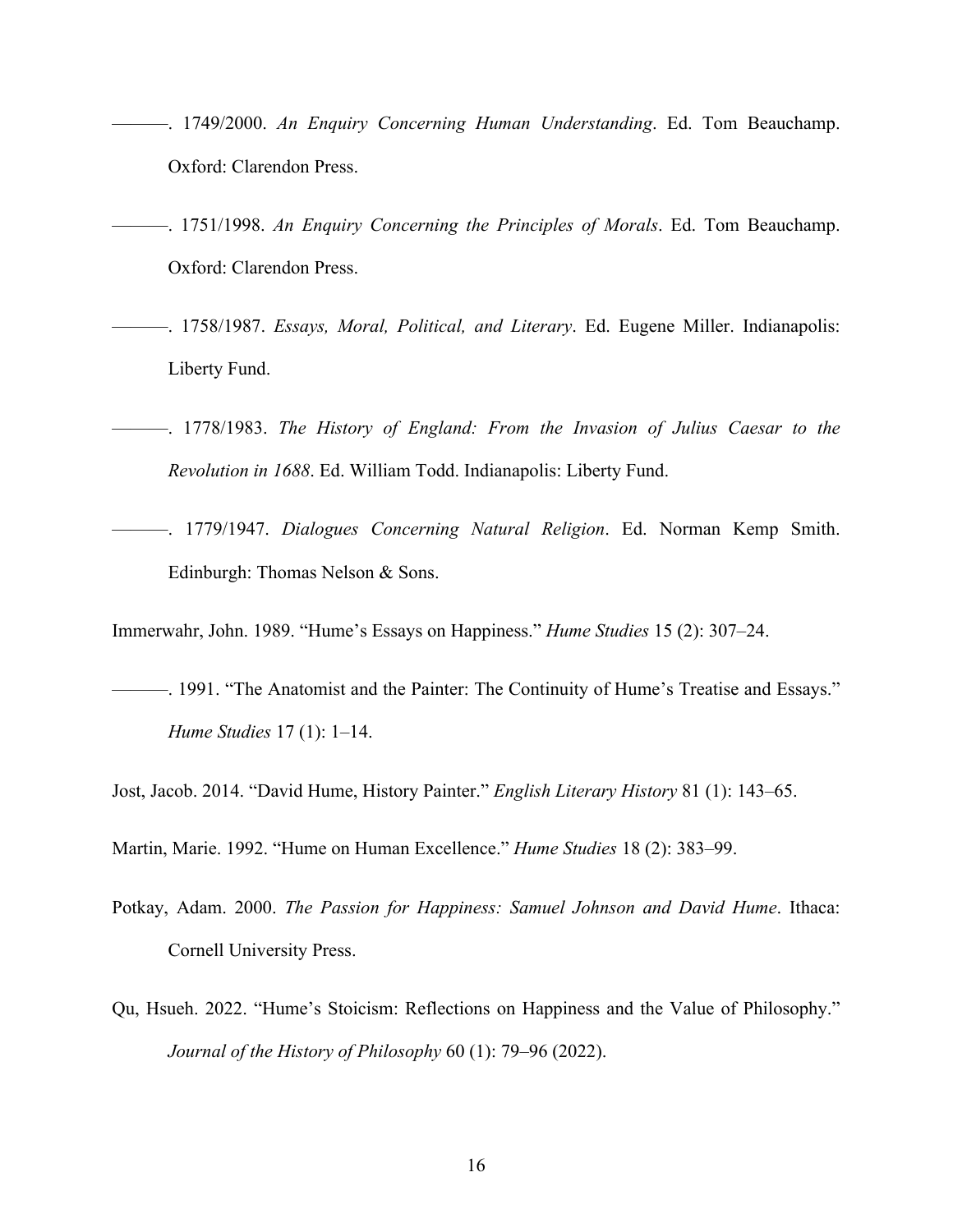Siebert, Donald. 1990. *The Moral Animus of David Hume*. Newark: University of Delaware Press.

Solomon, Graham. 2000. "Hume on "Greatness of Soul"." *Hume Studies* 26 (1): 129–42.

- Stewart, M.A. 1991. "The Stoic Legacy in the Early Scottish Enlightenment." In *Atoms, Pneuma, and Tranquillity: Epicurean and Stoic Themes in European Thought*, Ed. Margaret Osler, 273–96. Cambridge: Cambridge University Press.
- Walker, Matthew. 2013. "Reconciling the Stoic and the Sceptic: Hume on Philosophy as a Way of Life and the Plurality of Happy Lives." *British Journal for the History of Philosophy* 21 (5): 879–901.
- Watkins, Margaret. 2009. "Delicate Magnanimity: Hume on the Advantages of Taste." *History of Philosophy Quarterly* 26 (4): 389–408.

———. 2019. *The Philosophical Progress of Hume's Essays*. Cambridge: Cambridge University Press.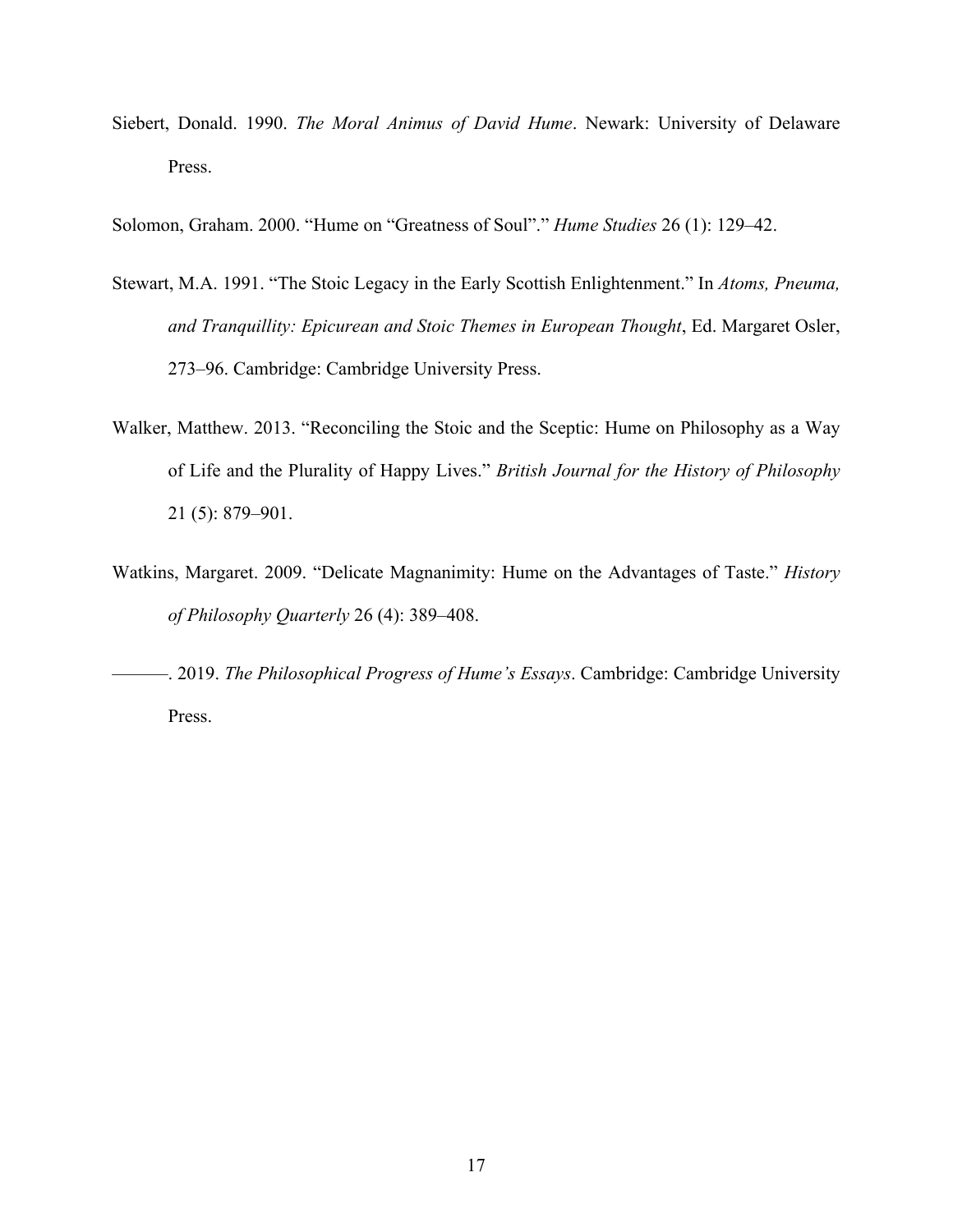<sup>1</sup> All citations of Hume use the standard abbreviations and citation styles of the Hume Society, and the essay abbreviations found on davidhume.org. Citations of Hume's letters use 'HL,' followed by the volume and page number in Greig (1932/2011).

<sup>2</sup> Interpreters seem to overlook Hume's own assessment here. See Siebert (1990), 171: "Hume reviews his life and pronounces serenely that he has little to regret; his life was a success."

<sup>3</sup> Hume's avowals of disappointment here seem consistent with his correspondence. See HL 2.322. On whether Hume unintentionally or self-deceivedly exaggerated his failures, see Harris (2015), 463.

<sup>4</sup> In addition to his publications, Hume reports his more literal fortunes, or lack thereof: his "not [being] rich" in youth, his frugality in living off that "very slender fortune," his later becoming "opulent" from book sales, and even the "pounds" to his name or in his yearly revenue (MOL 3, 4, 7, 17, 19, Mil xxxii, xxxiii, xxxv, xxxviii, xl).

 $5$  Even Harris (2015)'s careful reading of the essay (461–472) fails to draw a connection between Hume's invocation of his "ruling passions" and his exhibition of his cheerfulness.

<sup>6</sup> Though Hume genders the Sceptic male at Sc 51n6.1, Mil 177, I use female pronouns.

<sup>7</sup> See Goldhaber (2021) for a discussion of how, for Hume, a cheerful or sanguine temperament is the opposite of and proper cure for the melancholy he associates with excessive skepticism.

<sup>8</sup> See a similar description at EPM 7.16, SBN 256.

<sup>9</sup> It is also a modern magnanimity, realizable by citizens of a cosmopolitan and commercialized society. Hume equates 'magnanimity' with 'greatness of mind,' and describes Cleanthes' cheerfulness as "greatness of mind" (EPM 9.2, SBN 269–70). Greatness of mind, for Hume, is a genus of so-called "*heroic virtues*," including "courage, intrepidity, ambition, love of glory" (T 3.3.2.13, SBN 599-600) and the "undisturbed philosophical tranquillity" of the Stoic sage (EPM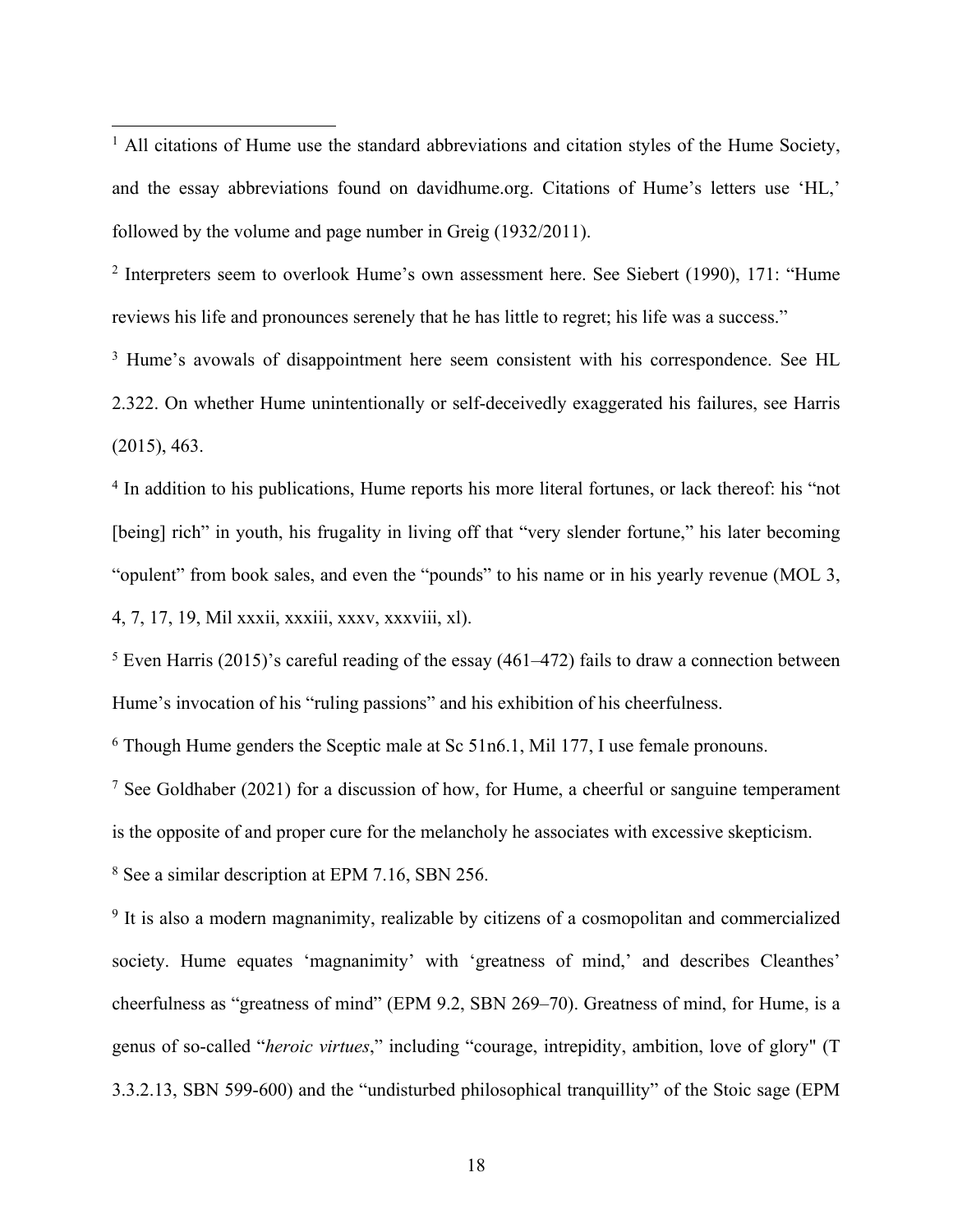7.16, SBN 256). Several interpreters have emphasized that Hume "corrects overly narrow conceptions of magnanimity," "domesticat[ing]" and "democratiz[ing]" it for modern times (Watkins 2009, 390; Hanley 2019, 177; Solomon 2000, 130, respectively; cf. Martin 1992, 385– 88). These discussions tend to focus on Hume's turn from the more warlike species of greatness of mind to a species which encompasses beneficence and general sympathy. I am suggesting that cheerfulness is Hume's domestication of the species of magnanimity that he associates with Stoic tranquility.

<sup>10</sup> See also Black 2010, 11–12; Walker 2013, 891–92.

 $11$  I am not alone in this. See Immerwahr (1989), 317ff, Heydt (2007), 13–15. See also Watkins (2019), esp. 96–104, for a systematic defense of the idea that—perhaps especially in his *Essays*—Hume viewed philosophy as medicine for the mind. In response to Harris, she convincingly argues that all four essays highlight the importance of industry to happiness. Below, I explain that the essays' inconstancies may also constitute philosophical medicine. Qu (2022) rightly sees Hume as critical of his Sceptic's denial of philosophy's utility. But Qu oversteps in saying that Hume's "position is best expressed by the Stoic, as he contradicts the other three interlocutors on aspects of their primary theses" (81). I have argued that Hume contradicts the Stoic, too.

<sup>12</sup> See Watkins (2019), 103.

<sup>13</sup> On Hume's distinction between philosophy as 'anatomy' and philosophy as 'painting,' see Immerwahr (1991); Potkay (2000), 16–22; Abramson (2006, 2007); Harris (2007), 226–230, 234; Heydt (2007); and Jost (2014).

 $14$  On their points of agreement, see note 11; all four essays also emphasize that certain pleasures exhaust themselves over time. On inconsistency, compare Heydt (2007), 13, who points out that